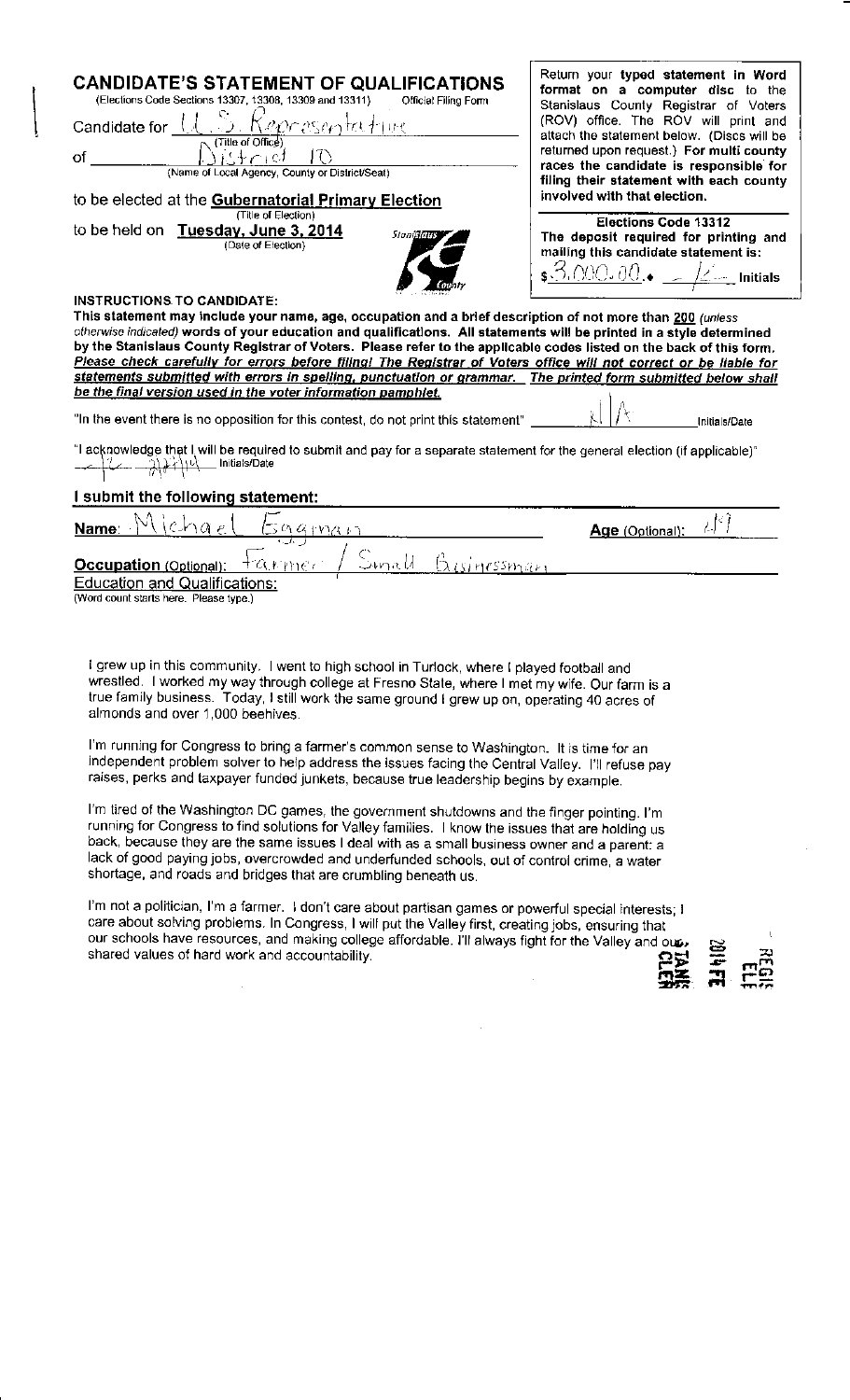I submit the following statement:

 $\rho$  ( enham Name: Age (Optional): Occupation (Optional): Businessman Representative Farmer **Education and Qualifications:** (Word count starts here. Please type.)

As Stanislaus County's representative, I am working to improve our economy, protect our farms and small businesses, increase water storage and eliminate debt and wasteful spending.

I'm a Stanislaus County resident, 16 year Air Force veteran and almond grower who ran for congress out of concern for the taxpayers, farmers, small business owners, seniors and veterans who needed a voice in Washington.

My top priorities are to get spending under control and get valley residents working. Irresponsible spending created a \$17 trillion debt and our country is borrowing billions from foreign countries that do not share our values or priorities. Tax increases are not the answer. The average American already works until July 15 just to pay for government. We need jobs in the valley; not more regulation and government.

My Veterans Jobs Bill, signed by the President, helps returning veterans use their skills to land good jobs after their service is finished. I will always stand up for our veterans and their families.

I have the support of Sheriff Adam Christianson, all five Stanislaus County Supervisors, and many local elected officials. Please visit www.DenhamForCongress.com to learn more. It's an honor to serve you. Thank you.